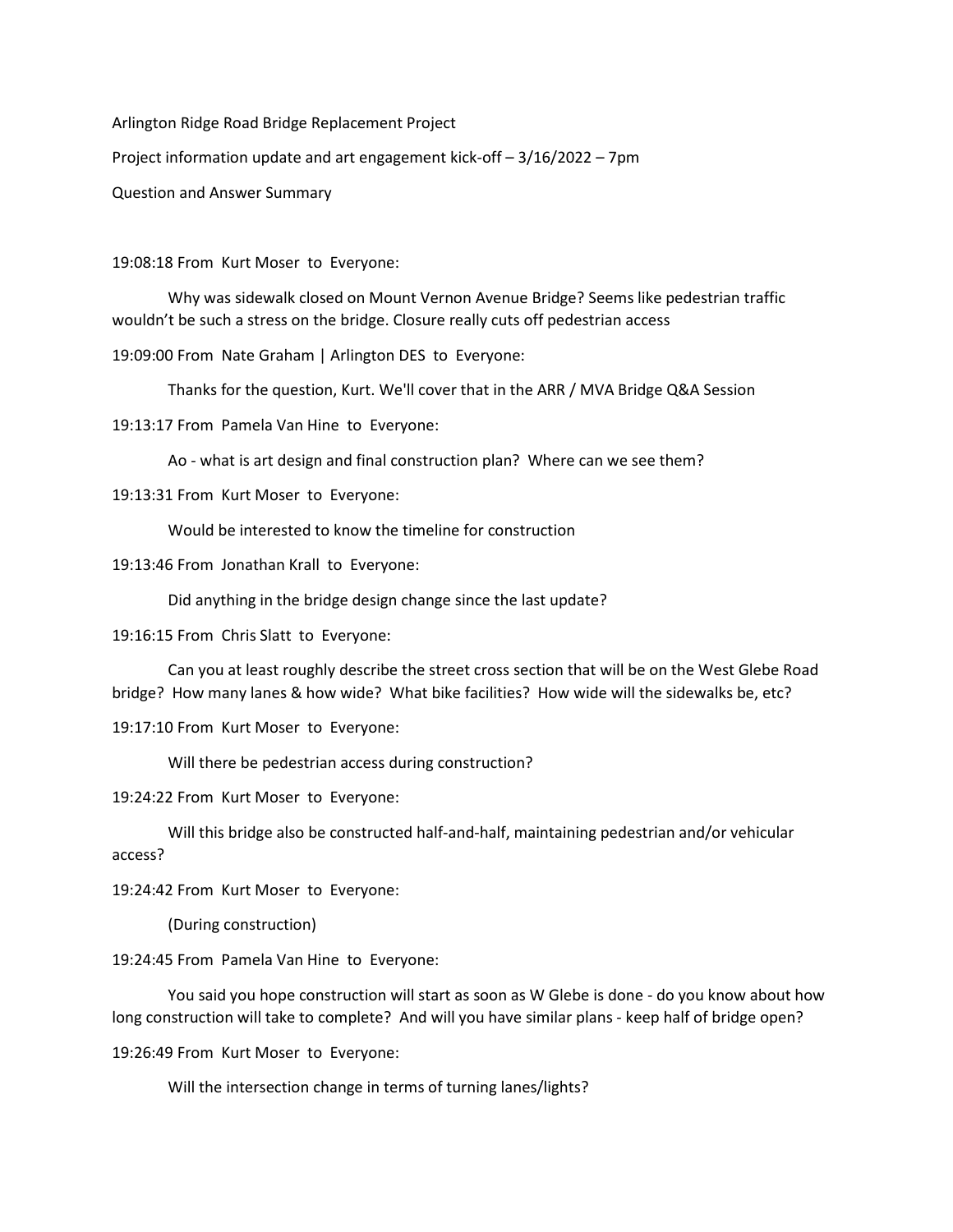19:28:22 From Jonathan Krall to Everyone:

Did you consider keeping bridges open for bike/ped traffic only during construction? People in cars can detour more easily than people walking

19:28:37 From Pamela Van Hine to Everyone:

How are both bridge projects being funded?

19:38:39 From Liz Birnbaum to Everyone:

These Rte 50 bridges are exactly what I was thinking about when Gabriela was talking about the guidelines...

19:38:59 From Liz Birnbaum to Everyone:

The concrete work is integral with the lighting.

19:39:23 From Pamela Van Hine to Everyone:

These bridges are beautiful! THANKS

19:40:09 From Tom Korns to Everyone:

What is the street lighting plan -can it be made to form an arch on each side like the superstructure of a bridge? Can't can it be made to emphasize its a bridge - not aroadway beneath power wires ?

19:46:02 From Jonathan Krall to Everyone:

nice to see an example not in a car-dominated environment

19:49:23 From Jonathan Krall to Everyone:

1. the bike path

2. the water

19:50:02 From Kurt Moser to Everyone:

History - mills, Washington-Rochambeau revolutionary route, Arlandria home to diverse communities over time

19:50:38 From Kurt Moser to Everyone:

Natural features - wetland plants, migratory fish and birds

19:50:40 From Liz Birnbaum to Everyone:

It's not just what's currently present in the FMR valley, but the vision of the master plan - environmental restoration is partially complete, but public access is still being worked on -- these projects should be designed to contribute to/not prevent water access.

19:51:18 From Kurt Moser to Everyone: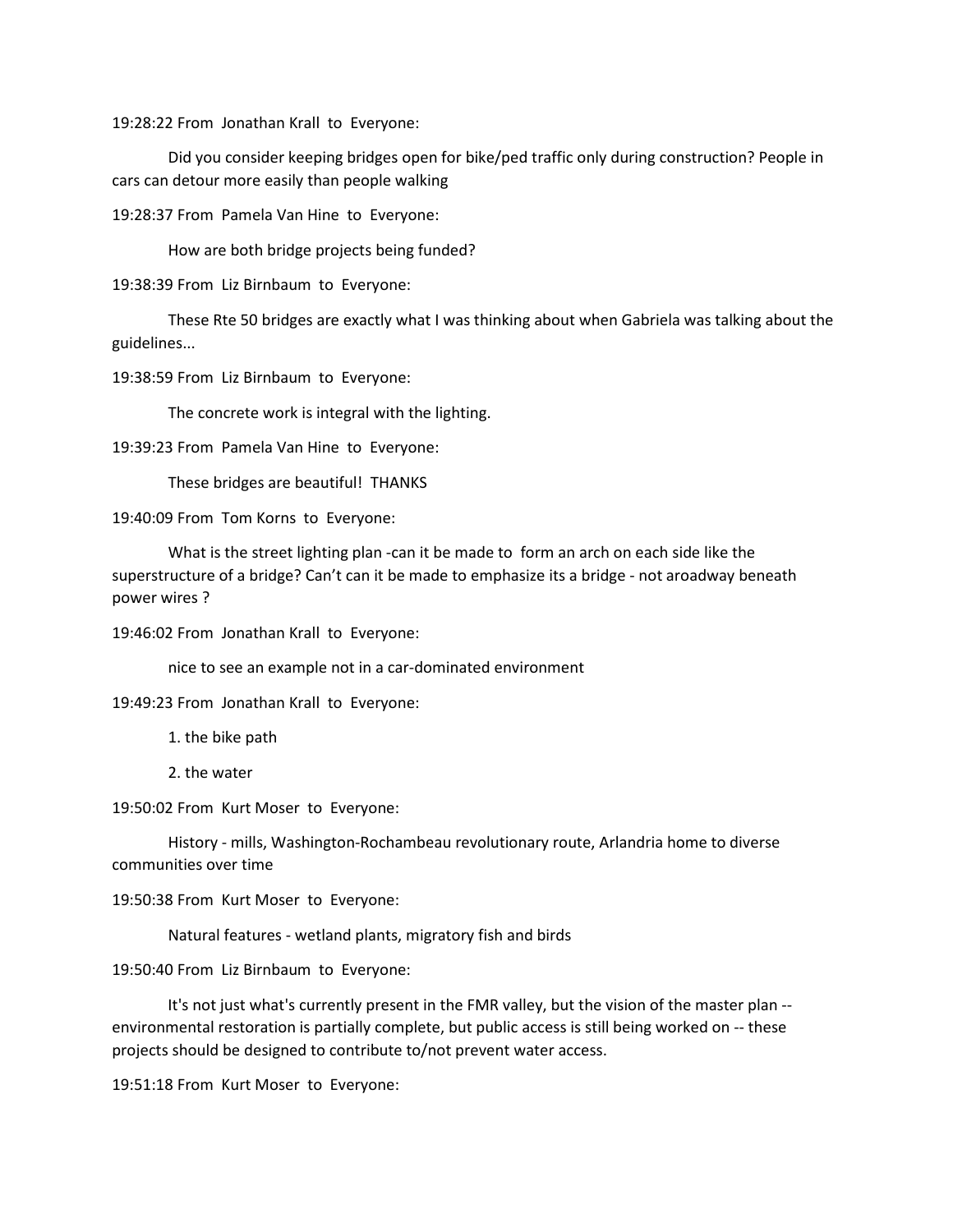River-rounded stone

19:52:18 From Liz Birnbaum to Everyone:

Also tidal water -- flows in and out.

19:55:01 From Kurt Moser to Everyone:

3) all of the above

19:55:15 From Kurt Moser to Everyone:

4) trail below really needs lighting

19:55:30 From Liz Birnbaum to Everyone:

Lighting under the bridges would be great, but also need to respect Dark Sky.

19:56:13 From Jonathan Krall to Everyone:

1. bicycling, on and under both.

2. not sure about lighting, but I do like the respect for dark skies design

19:57:39 From Kurt Moser to Everyone:

Does the chain link fence under the bridge need to be there?

19:58:21 From Chris Slatt to Everyone:

3) Like Nate I experience the view from beneath the bridge about 10x more often than the view on the bridge, but I experience it from a bike, on foot and from in a car at various times.

4) Very much need lighting both on and beneath the bridge.

20:00:45 From Kurt Moser to Everyone:

Agree!

20:00:50 From Liz Birnbaum to Everyone:

Thank you!

20:01:18 From Liz Birnbaum to Everyone:

There is a whole lot of design language that can prevent loitering.

20:04:57 From Kurt Moser to Everyone:

the bridge is a critical connector between the two Four Mile Run Parks

20:06:02 From Kurt Moser to Everyone:

A lot of people from the Alexandria side use the bridge to reach the Giant

20:06:31 From Jonathan Krall to Everyone: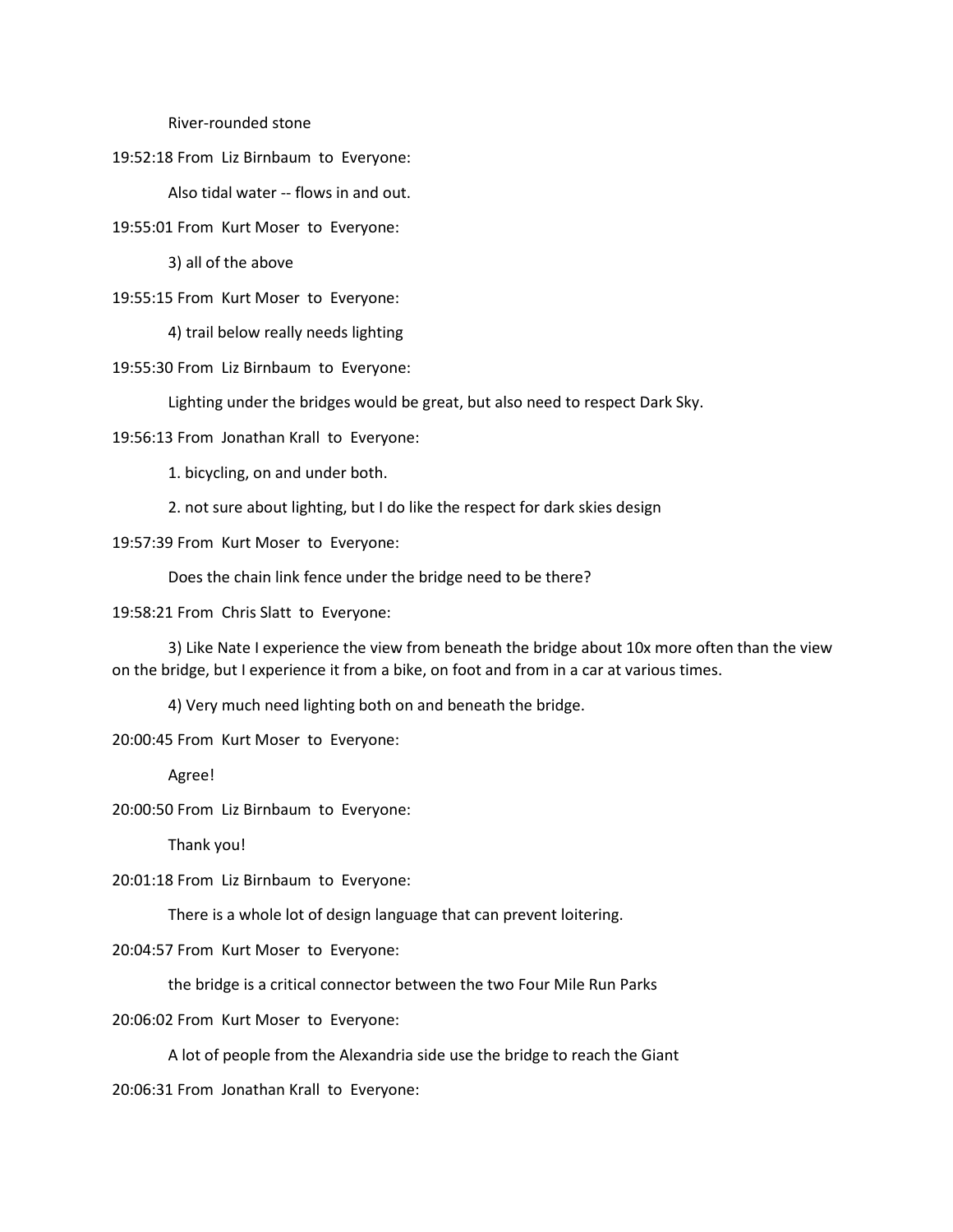5. I've observed that the bike/walk path and the bridge sidewalks are used a lot for transportation; to access shopping (and presumably jobs). Something that respects the working class folks who live near the bridge would be nice

20:06:50 From Jonathan Krall to Everyone:

5. and the Latino/a neighborhoods

20:08:14 From Kurt Moser to Everyone:

Colors of nature and bright colors of Guatemala/Honduras/El Salvador

20:08:48 From Jonathan Krall to Everyone:

6. the flag of el Salvador is blue and white; lots of El Salvadorans in this neighborhood

20:10:13 From Jonathan Krall to Everyone:

activists are working to preserve the culture of Chirilagua. just sayin

20:12:34 From Kurt Moser to Everyone:

Blue of iris, yellow of spatterdock, purple of pickerelweed

20:13:54 From Kurt Moser to Everyone:

love the texture/design on concrete, and laser-cut metal railing

20:15:26 From Pamela Van Hine to Everyone:

Will the Glebe bridge have lights at night (colored)?

20:19:13 From Chris Slatt to Everyone:

I think it would be amazing if the art provided a way for people ON the bridge to get a sense of the activity happening beneath the bridge.

20:19:16 From Kurt Moser to Everyone:

In the 2019 July flood event, the water was within a foot of the bottom of the bridge deck on the upstream side

20:19:29 From Kurt Moser to Everyone:

(The Mount Vernon Avenue bridge)

20:21:42 From Jonathan Krall to Everyone:

thanks. that was very positive

20:22:02 From Pamela Van Hine to Everyone:

THANKS - great information - and great FUN!

20:22:20 From Nate Graham | Arlington DES to Everyone: